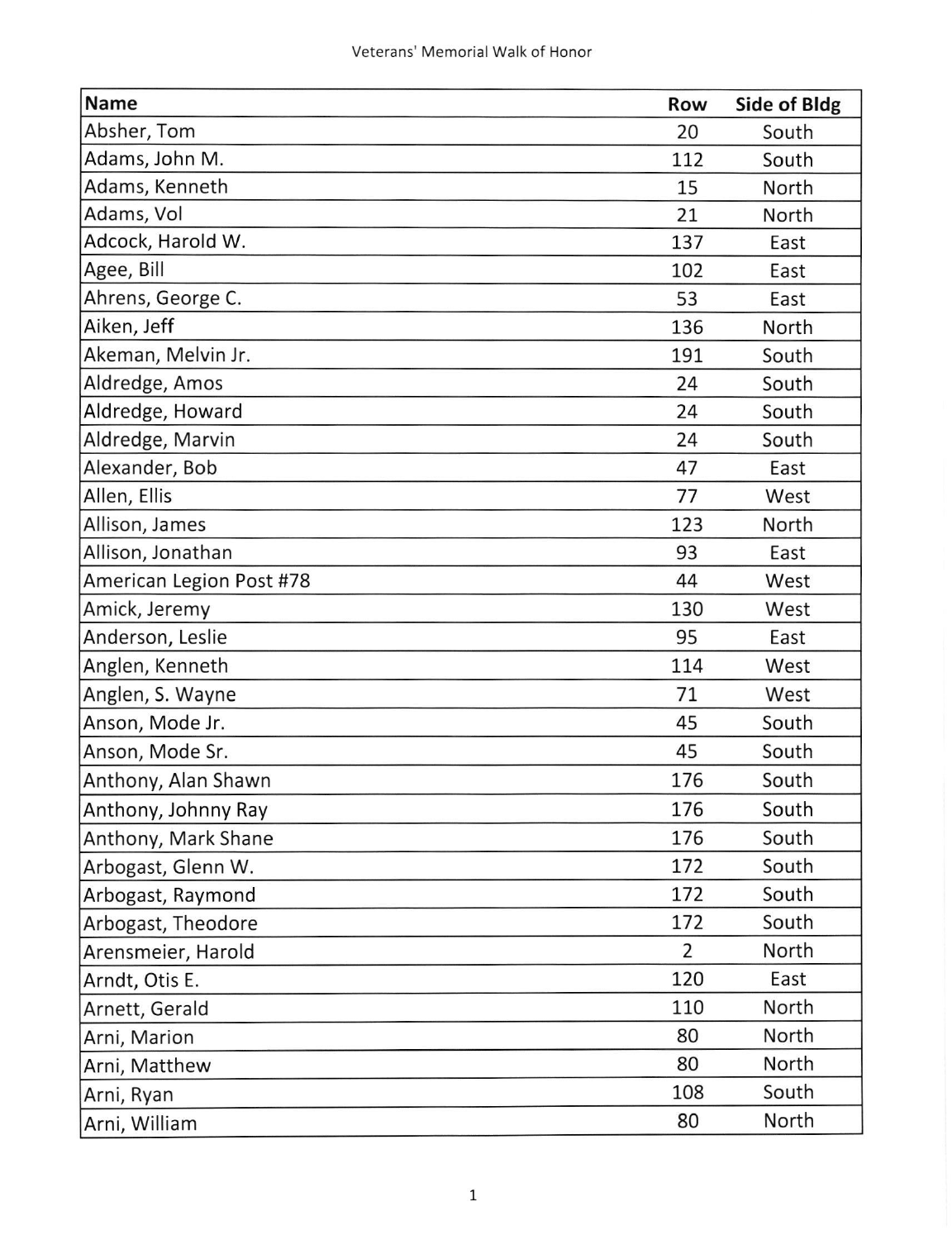| <b>Name</b>          | Row            | Side of Bldg |
|----------------------|----------------|--------------|
| Arnold, William R.   | 51             | East         |
| Arth, Louis          | 3              | East         |
| Arth, Ray            | 9              | North        |
| Ashford, Bob         | 109            | North        |
| Auer, Joseph C.      | 81             | South        |
| Aulger, Everett Bud  | 181            | South        |
| Aulger, Raymond P.   | 107            | South        |
| Aulgur, Larry        | 86             | West         |
| Aulgur, Robert       | 86             | West         |
| Austin, Mel          | $\overline{2}$ | East         |
| Averbeck, Guy        | 82             | West         |
| Avery, Larry         | 60             | West         |
| Avery, Larry Jr.     | 60             | West         |
| Bacon, John F.       | 8              | East         |
| Bacon, Robert D.     | 8              | East         |
| Bailey, E. Howard    | 50             | West         |
| Bailey, Thomas       | 116            | West         |
| Baker, Eric          | 87             | West         |
| Baker, Gary          | 93             | West         |
| Baker, Howard        | 87             | West         |
| Baker, William C.    | 127            | South        |
| Bakert, John R.      | 117            | East         |
| Bakert, Ronald L.    | 117            | East         |
| Ballard, John        | 52             | West         |
| Ballenger, Melvin    | 134            | East         |
| Ballew, James        | 132            | West         |
| Balthis, Calvin H.   | 17             | East         |
| Banks, Evert W.      | 8              | West         |
| Barber, Wm D.        | 78             | East         |
| Bargfrede, Wayne L.  | 135            | East         |
| Barnes, Chad         | 88             | West         |
| Barnes, Chad         | 88             | West         |
| Barnes, Chester      | 56             | West         |
| Barnes, Melvin       | 140            | North        |
| Barnes, Willis       | 142            | West         |
| Barnhill, Leonard M. | 11             | West         |